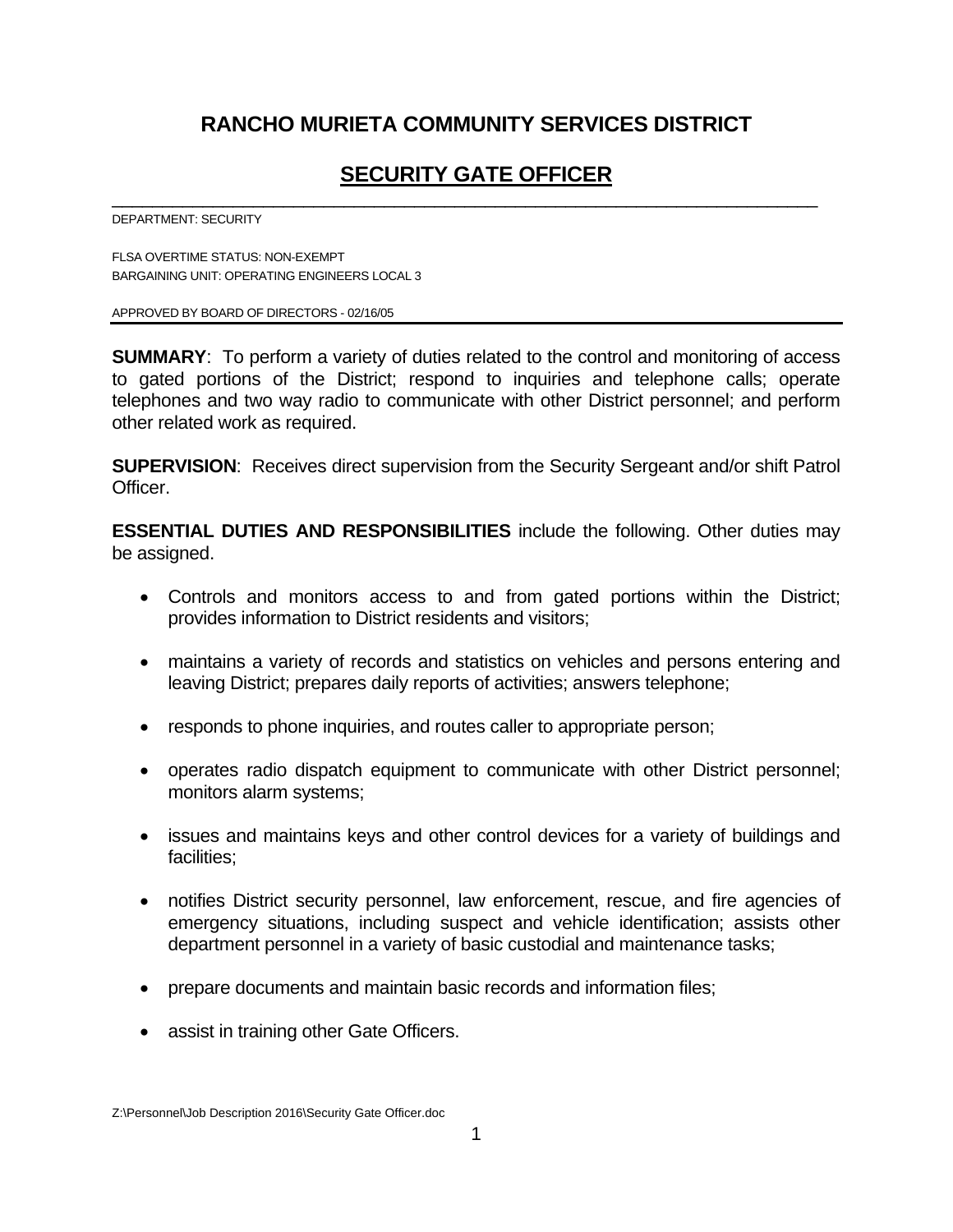### **QUALIFICATION REQUIREMENTS**:

To perform this job successfully, an individual must be able to perform each essential duty satisfactorily. The requirements listed below are representative of the knowledge, skill, and/or ability required.

Ability to learn and follow policies, rules and regulations relating to security and crime prevention programs; Learn to record basic data and prepare basic reports; Learn how to operate effectively a variety of telephone and radio communication equipment; deal courteously and effectively with the public; Establish and maintain cooperative working relationships; Speak, read and write at a level required for effective job performance; Understand and carry out oral and written instructions. Operate computer and related gate support software.

#### **EDUCATION AND/OR EXPERIENCE**:

Any combination of training and experience which would provide the required knowledge and ability is qualifying. A typical way to obtain this knowledge and ability would be:

Minimum Education: High School diploma and/or equivalent.

Six months of experience requiring extensive public contact involving security and crime prevention functions is highly desirable.

## **CERTIFICATES, LICENSES, REGISTRATIONS**:

Possession of the category of California Driver's license required by the State Department of Motor Vehicles to perform the essential duties of the position. Continued maintenance of a valid driver's license, insurability, and compliance with established District vehicle operation standards are a condition of continuing employment.

#### **PHYSICAL DEMANDS:**

The physical demands described here are representative of those that must be met by an employee to successfully perform the essential functions of this job.

While performing the duties of this job, the employee is regularly required to talk or hear. The employee frequently is required to stand and sit. The employee is occasionally required to walk; use hands to finger, handle, or feel objects, tools, or controls; reach with hands and arms; and stoop, kneel, crouch, or crawl.

The employee must occasionally lift and/or move up to 25 pounds. Specific vision abilities required by this job include close vision, distance vision, color vision, peripheral vision, depth perception, and the ability to adjust focus.

#### **WORK ENVIRONMENT**:

The work environment characteristics described here are representative of those an